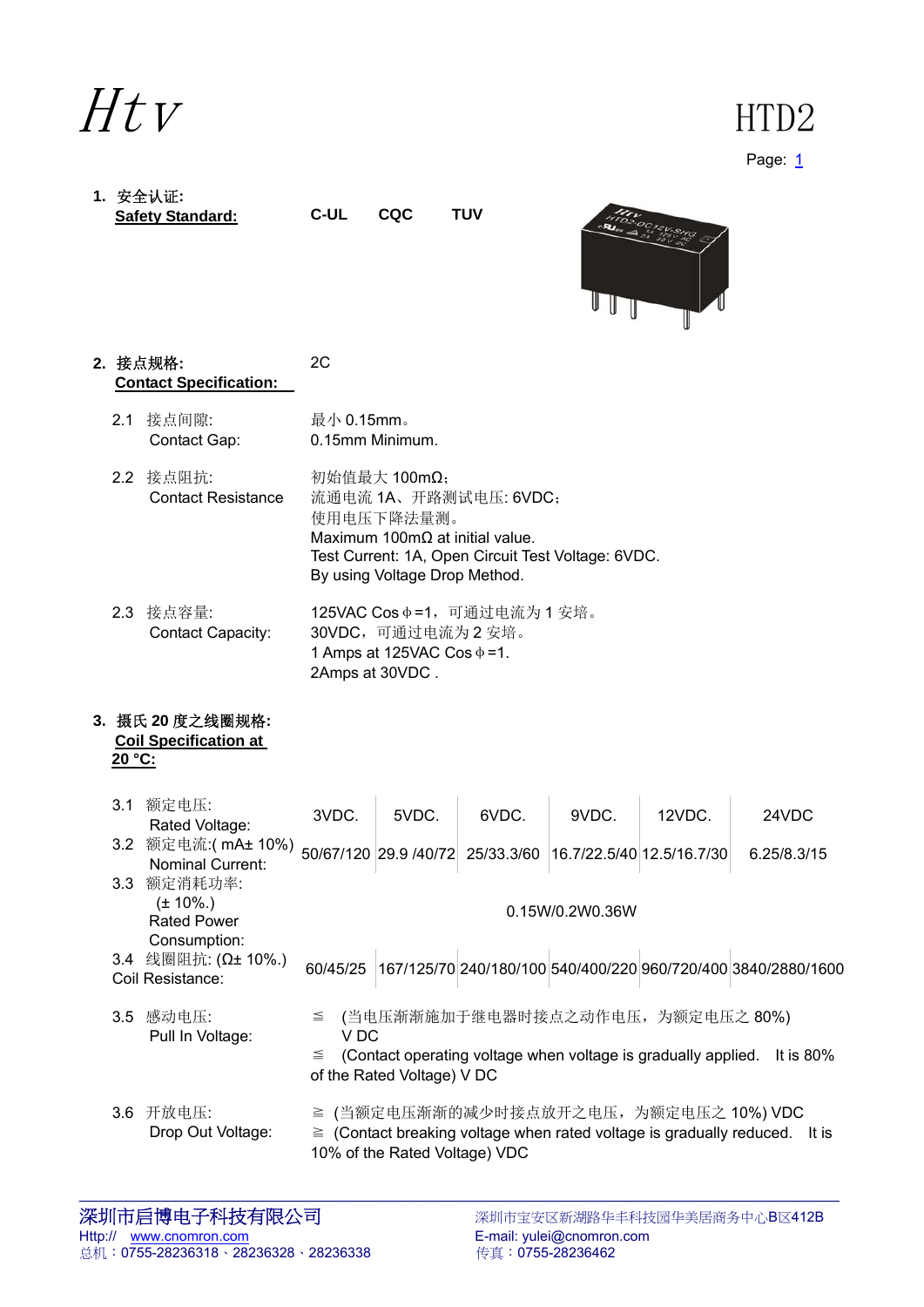Page: 2

3.7 最大应加电压: Max. Allowable Voltage: (为额定电压之 130%) V DC (130% of the Rated Voltage) V DC 3.8 动作时间: Operate Time: 在施加额定电压时最大为 6milliseconds。 6milliseconds Maximum when rated Voltage is applied. 3.9 开放时间 Release Time: 在额定电压突然消失时最大为 4 milliseconds.。 4milliseconds Maximum when rated Voltage is suddenly cut off. 3.10 线圈温升: Coil Temperature Rise: 在空载时线圈施加最大可允许电压,待温度稳定后量测的温度不可超过 40℃。 (不包含环境温度) 40℃ Maximum. Maximum Allowable Voltage is applied to Coil while no load should be applied to Contacts, then the temperature should be measured when the value is stabilized. Environment temperature should not be included in.

### **4.** 电气特性**: Electrical Characteristics:**

### 4.1 使用寿命: Life Expectancy:

| 4.1.1 电气寿命:                                                | 1A/125VAC Cos +=1, 施加额定电压时, 有 100,000 次以上之电气寿命。 |  |  |  |  |  |  |  |
|------------------------------------------------------------|-------------------------------------------------|--|--|--|--|--|--|--|
| Electrical Life:                                           | 2A/30VDC , 施加额定电压时, 有 100,000 次以上之电气寿命。         |  |  |  |  |  |  |  |
| 100,000 operations Minimum at $1A/125VAC$ Cos $\phi = 1$ . |                                                 |  |  |  |  |  |  |  |
|                                                            | 100,000 operations Minimum at 2A/30VDC          |  |  |  |  |  |  |  |
|                                                            | Rated Voltage is applied.                       |  |  |  |  |  |  |  |
|                                                            |                                                 |  |  |  |  |  |  |  |

4.1.2 机械寿命: Mechanical Life: 10,000,000 operations Minimum at No Load condition. 在无负载的情况下有 10,000,000 次以上之机械寿命。

4.1.3 最大操作频率 Maximum **Operating** Frequency: 电气: 每分钟 30 次。 机械: 每分钟 300 次。 Electrical: 30 operations/minute. Mechanical: 300 operations/minute.

- 4.2 介质耐压: Dielectric Strength:
	- 4.2.1 接点对接点间: Between Contacts: 600VAC,50/60 Hz,漏电流小于 1mA,持续一分钟。 600VAC at Test Frequency 50/60 Hz, Leakage Current: 1mA for 1 minute.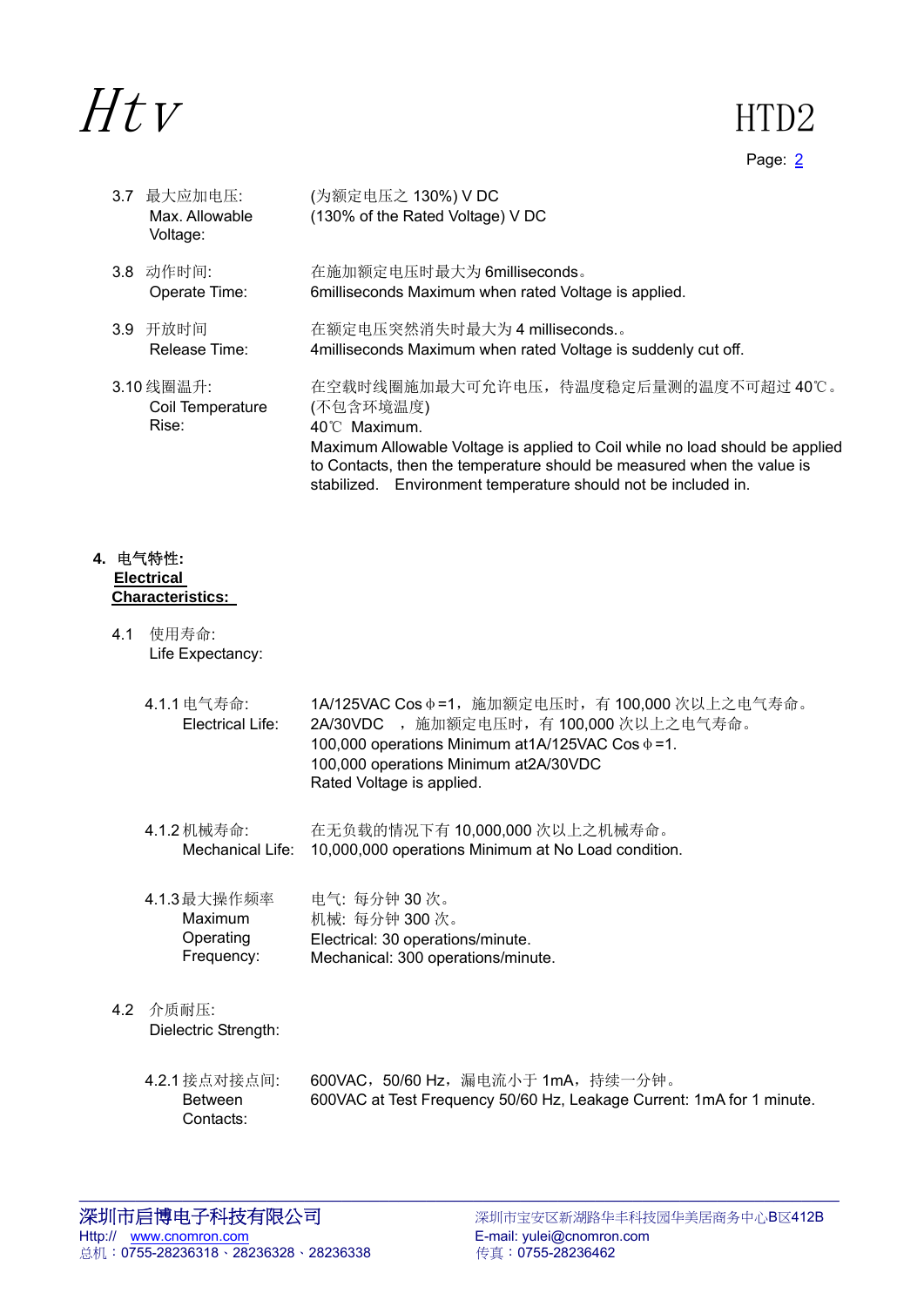$HtV$  HTD2

Page: 3

|     | 4.2.2 线圈对接点间:<br>Between Coil &<br>Contact:               | 1,000VAC,50/60 Hz,漏电流小于 1mA,持续一分钟。<br>1,000VAC at Test Frequency 50/60 Hz, Leakage Current: 1mA for 1 minute.                                                                                                                                                                                                                                                                                                                                                                                                                                                                                                                                                                                     |
|-----|-----------------------------------------------------------|---------------------------------------------------------------------------------------------------------------------------------------------------------------------------------------------------------------------------------------------------------------------------------------------------------------------------------------------------------------------------------------------------------------------------------------------------------------------------------------------------------------------------------------------------------------------------------------------------------------------------------------------------------------------------------------------------|
| 4.3 | 绝缘阻抗:<br>Insulation<br>Resistance:                        | 在施加 500VDC 绝缘阻抗之量测值需≧100 MΩ。<br>$\geq$ 100 MΩ Minimum.<br>A Voltage of 500VDC should be applied after which measurement shall be<br>made.                                                                                                                                                                                                                                                                                                                                                                                                                                                                                                                                                         |
| 4.4 | 振动测试:<br>Vibration                                        |                                                                                                                                                                                                                                                                                                                                                                                                                                                                                                                                                                                                                                                                                                   |
|     | 4.4.1 振动 I (强度):<br>Endurance I:                          | 在无激磁状态下双振幅宽度为 1.5mm, 震动频率在一分钟内由<br>10HZ~55HZ~10HZ。XYZ 各方向各进行 2 小时, 共六小时, 实验后外观构造不<br>可异常,且电气功能需符合规格之要求。<br>The Coil shall be maintained under not energized condition, double amplitude<br>1.5 mm, the entire frequency range changes from 10 to 55 Hz then returns to<br>10 Hz shall be made in 1 minute. This motion shall be applied for a period of<br>2 hours in each of 3 mutually perpendicular axis (a total of 6 hours) There<br>should not be any deformations in construction and in appearance, while the<br>Electrical Specifications should be fulfilled after the test.                                                                                                            |
|     | 4.4.2 振动Ⅱ (稳定性):<br>Endurance II<br>(Error<br>Operation): | 在激磁状态下双振幅宽度是 1.5mm, 震动频率在一分钟内由<br>10HZ~55HZ~10HZ。XYZ 各方向进行 5 分钟, 实验中不得有误(接点断开时间<br>不可超过 1 mS)。实验后外观, 构造不可异常, 且电气功能需符合规格之要求。<br>The Coil shall be maintained under energized condition, double amplitude 1.5<br>mm, the entire frequency range changes from 10 to 55 Hz then returns to 10<br>Hz shall be made in 1 minute. This motion shall be applied for a period of 5<br>minutes in 3 mutually perpendicular axis.  Malfunction is not allowed during<br>the test (contact breaking time should be less than 1 millisecond) In addition,<br>there should not be any deformations in construction and in appearance while<br>the Electrical Specifications should be fulfilled after the test. |
|     | 4.5 冲击测试:<br>Shock:                                       |                                                                                                                                                                                                                                                                                                                                                                                                                                                                                                                                                                                                                                                                                                   |
|     | 4.5.1 耐冲击性 I (强<br>度):<br>Endurance I:                    | 在无激磁状态加速度 1000m/s2 冲击情况下, XYZ 各方向进行 5 次, 实验后外观,<br>构造不可异常, 且电气功能需符合规格之要求。<br>Peak Acceleration: 1000m/s <sup>2</sup><br>The Coil shall be maintained under not energized condition, 5 successive<br>shocks shall be applied in 3 mutually perpendicular axis.  There should not<br>be any deformations in construction and in appearance while the Electrical<br>Specifications should be fulfilled after the test.                                                                                                                                                                                                                                                                               |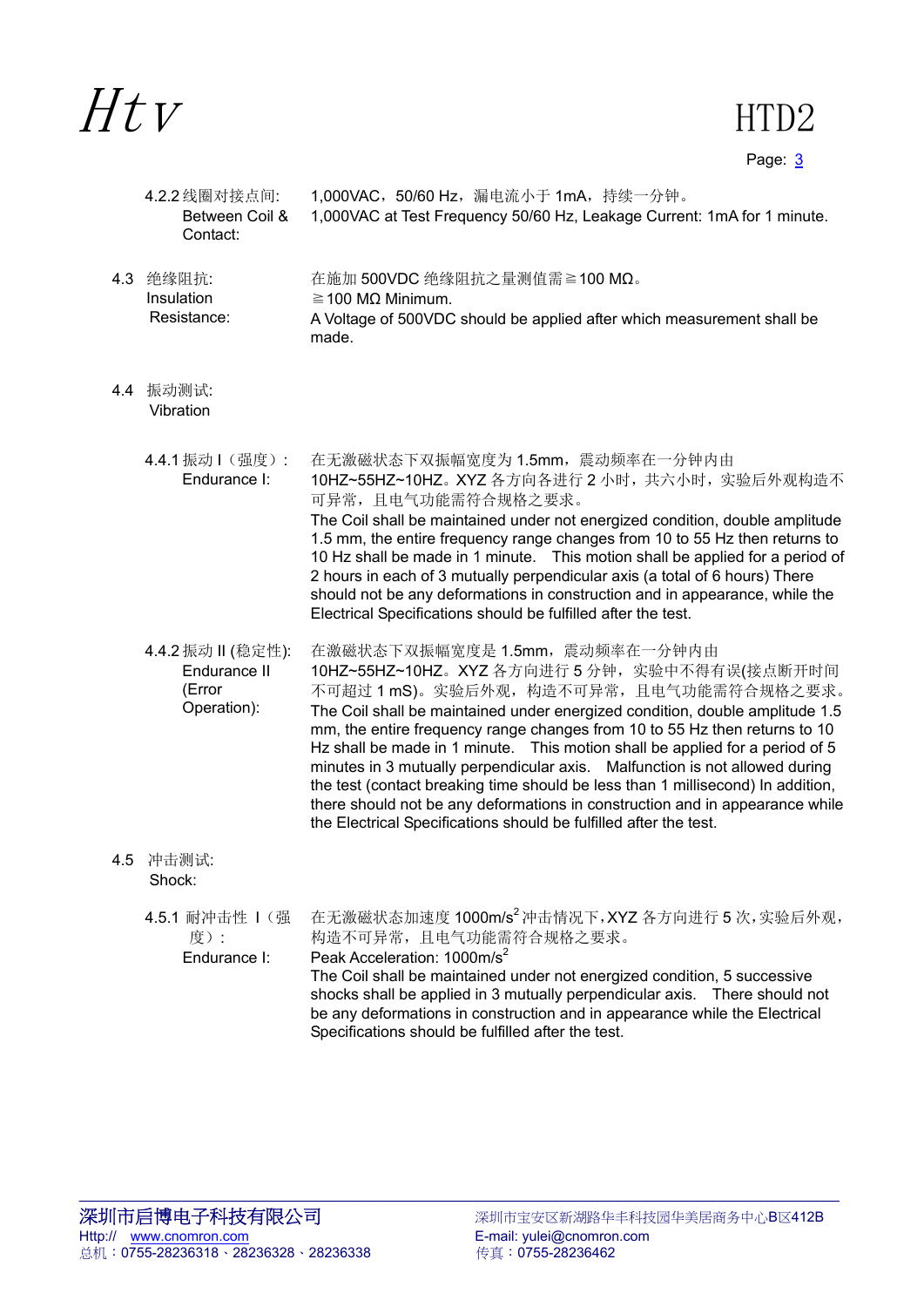Page:  $\frac{4}{5}$ 

|     | 4.5.2 耐冲击性 Ⅱ(稳<br>定性):<br>Endurance II<br>(Error<br>Operation): | 在激磁状态加速度 100m/s2 冲击情况下, XYZ 各方向进行 2 次, 实验中不得有<br>误(接点断开时间不可超过 1 mS), 实验后外观, 构造不可异常, 且电气功能需<br>符合规格之要求。<br>Peak Acceleration: 100m/s <sup>2</sup><br>The Coil should be maintained under energized condition, 2 successive<br>shocks shall be applied in 3 mutually perpendicular axis. Malfunction is not<br>allowed during the test (contact breaking time should be less than 1<br>millisecond) In addition, there should not be any deformations in construction<br>and in appearance while the Electrical Specifications should be fulfilled after<br>the test. |
|-----|-----------------------------------------------------------------|---------------------------------------------------------------------------------------------------------------------------------------------------------------------------------------------------------------------------------------------------------------------------------------------------------------------------------------------------------------------------------------------------------------------------------------------------------------------------------------------------------------------------------------------------------------------|
|     | 5. 环境特性:                                                        |                                                                                                                                                                                                                                                                                                                                                                                                                                                                                                                                                                     |
|     | Environmental                                                   |                                                                                                                                                                                                                                                                                                                                                                                                                                                                                                                                                                     |
|     | <b>Characteristics:</b>                                         |                                                                                                                                                                                                                                                                                                                                                                                                                                                                                                                                                                     |
| 5.1 | 温度范围:<br>Temperature Range:                                     |                                                                                                                                                                                                                                                                                                                                                                                                                                                                                                                                                                     |
|     | 5.1.1 使用温度范围:<br>Operating<br>Temperature<br>Range:             | $-25$ to + 75 $^{\circ}$ C.<br>使用温度范围是代表继电器在线圈之动作电压范围内可以持续动作的温度范围<br>(在低温时无水滴凝结现象)<br>Operating temperature range is the range of ambient temperature of which the<br>Relay can be operated continuously within operative voltage range of coil (no<br>condensation of water drops under low temperature condition)                                                                                                                                                                                                                                                 |
|     | 5.1.2 储存温度范围:<br>Storage<br>Temperature<br>Range:               | $-25$ to + 70 $^{\circ}$ C.<br>储存温度范围是代表继电器在没有损伤的情况下可以被储存的温度范围(在低温<br>时无水滴凝结现象)。储存的情况在本 SPEC 其它地方所示。<br>Storage temperature range is the range of ambient temperature of which the<br>Relay can be stored without damages (no condensation of water drops under<br>low temperature condition). Conditions are as specified elsewhere in these<br>specifications.                                                                                                                                                                                                    |
| 5.2 | 湿度范围:<br>Humidity Range:                                        | 40~85% RH.                                                                                                                                                                                                                                                                                                                                                                                                                                                                                                                                                          |
| 5.3 | 耐寒性:<br>Cold Resistance:                                        |                                                                                                                                                                                                                                                                                                                                                                                                                                                                                                                                                                     |
|     | 5.3.1 使用耐寒性:<br><b>Cold Resistance</b><br>in Use:               | 继电器不给予电压或电流状态下,在恒温箱以-25±2°C的温度连续保持2小时。<br>保持原状态操作回路上给予定格电压实验时继电器动作要正常。(在低温时无水<br>滴凝结现象)<br>Relay should be kept in temperature chamber at -30 $\pm$ 2°C for two hours that<br>no current or voltage shall be supplied to Relay. Such condition shall be<br>maintained while the rated voltage is supplied to Relay, then the Relay shall<br>operate normally. (No condensation of water drops under low temperature<br>condition)                                                                                                                                   |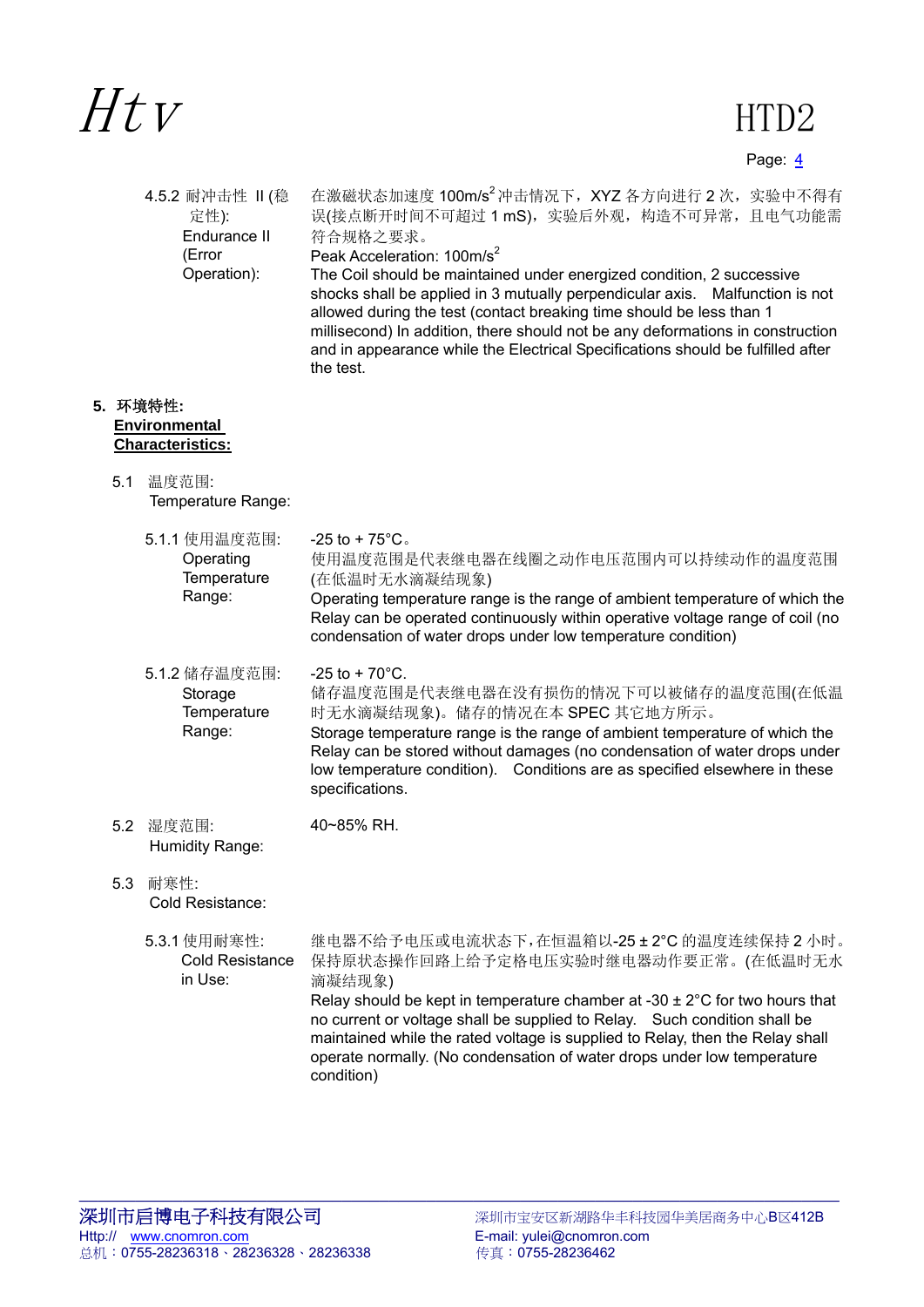Page: 5

|     | 5.3.2 储存耐寒性:<br>Storage Cold<br>Resistance:       | 继电器在恒温箱以-25±2℃ 的温度连续保持 72 小时。接着, 于常温常湿中消<br>除水滴 1 至 2 小时以后,进行构造,动作,及绝缘阻抗,耐压的测试,结果需<br>要符合 SPEC。(在低温时无水滴凝结现象)<br>Relay should be kept in temperature chamber at -40 $\pm$ 2°C for 72 hours.<br>Then the Relays shall be maintained at standard atmospheric condition for 1<br>to 2 hours after which measurement shall be made. Construction, Relay<br>operation, Insulation Resistance and Dielectric Strength shall satisfy the<br>specification requirements. (No condensation of water drops under low<br>temperature condition) |
|-----|---------------------------------------------------|-------------------------------------------------------------------------------------------------------------------------------------------------------------------------------------------------------------------------------------------------------------------------------------------------------------------------------------------------------------------------------------------------------------------------------------------------------------------------------------------------------------------------------------|
| 5.4 | 耐热性:<br>Heat Resistance:                          |                                                                                                                                                                                                                                                                                                                                                                                                                                                                                                                                     |
|     | 5.4.1 使用耐热性:<br><b>Heat Resistance</b><br>in Use: | 继电器操作回路提供定格电压,在接点部份提供定格电流的状态下,在恒温箱<br>以 75±2℃ 的温度连续保持 2 小时后, 保持原状态进行继电器动作之测试, 结<br>果必须符合 SPEC。<br>Relay should be kept in temperature chamber at $75 \pm 2^{\circ}$ C for two hours that<br>rated Voltage should be supplied to Coil while rated Current should be<br>supplied to Contacts. Such condition shall be maintained while the rated<br>voltage is supplied to Relay, then Relay shall operate normally.                                                                                                                  |
|     | 5.4.2 储存耐热性:<br>Storage Heat<br>Resistance        | 继电器在恒温箱以 70 ± 2°C 的温度连续保持 16 小时, 在常温, 常湿状态下,<br>放置 1-2 小时后, 进行构造, 动作, 及绝缘阻抗, 耐压的测试, 结果需要符合<br>SPEC.<br>Relay should be kept in temperature chamber at $70 \pm 2^{\circ}$ C for 16 hours.<br>Then<br>the Relays shall be maintained at standard atmospheric condition for 1 to 2<br>hours after which measurement shall be made. Construction, Relay<br>operation, Insulation Resistance and Dielectric Strength shall satisfy the<br>specification requirements.                                                                    |
| 5.5 | 耐湿性:<br>Moisture Resistance:                      | 继电器以温度 40±2°C 相对温度在 85%环境下连续保持 48 小时, 接着, 于常<br>温常湿放置 1-2 小时后, 进行构造, 动作, 及绝缘阻抗, 耐压的测试, 结果需<br>要符合 SPEC。<br>Relay should be kept in temperature chamber at $40 \pm 2^{\circ}$ C (90~95% RH) for 48<br>hours. Then the Relays shall be maintained at standard atmospheric<br>condition for 1 to 2 hours after which measurement shall be made.<br>Construction, Relay operation, Insulation Resistance, Dielectric Strength shall<br>satisfy the specification requirements.                                                          |
|     | 端脚特性:<br><b>Terminal</b><br>Characteristics:      |                                                                                                                                                                                                                                                                                                                                                                                                                                                                                                                                     |
| 6.1 | 端脚强度:<br>Terminal Strength:                       | 在水平方向负重 300 克持续 1 分钟, 测试完成后端脚不能有任何的松脱或是弯<br>曲。<br>A load of 300g should be applied to the Terminal for one minute in horizontal<br>direction. There should not be any looseness or bending of Terminals.                                                                                                                                                                                                                                                                                                                            |

 $\mathcal{L}_\mathcal{L} = \mathcal{L}_\mathcal{L} = \mathcal{L}_\mathcal{L} = \mathcal{L}_\mathcal{L} = \mathcal{L}_\mathcal{L} = \mathcal{L}_\mathcal{L} = \mathcal{L}_\mathcal{L} = \mathcal{L}_\mathcal{L} = \mathcal{L}_\mathcal{L} = \mathcal{L}_\mathcal{L} = \mathcal{L}_\mathcal{L} = \mathcal{L}_\mathcal{L} = \mathcal{L}_\mathcal{L} = \mathcal{L}_\mathcal{L} = \mathcal{L}_\mathcal{L} = \mathcal{L}_\mathcal{L} = \mathcal{L}_\mathcal{L}$ 

**6.** 端脚特性**:**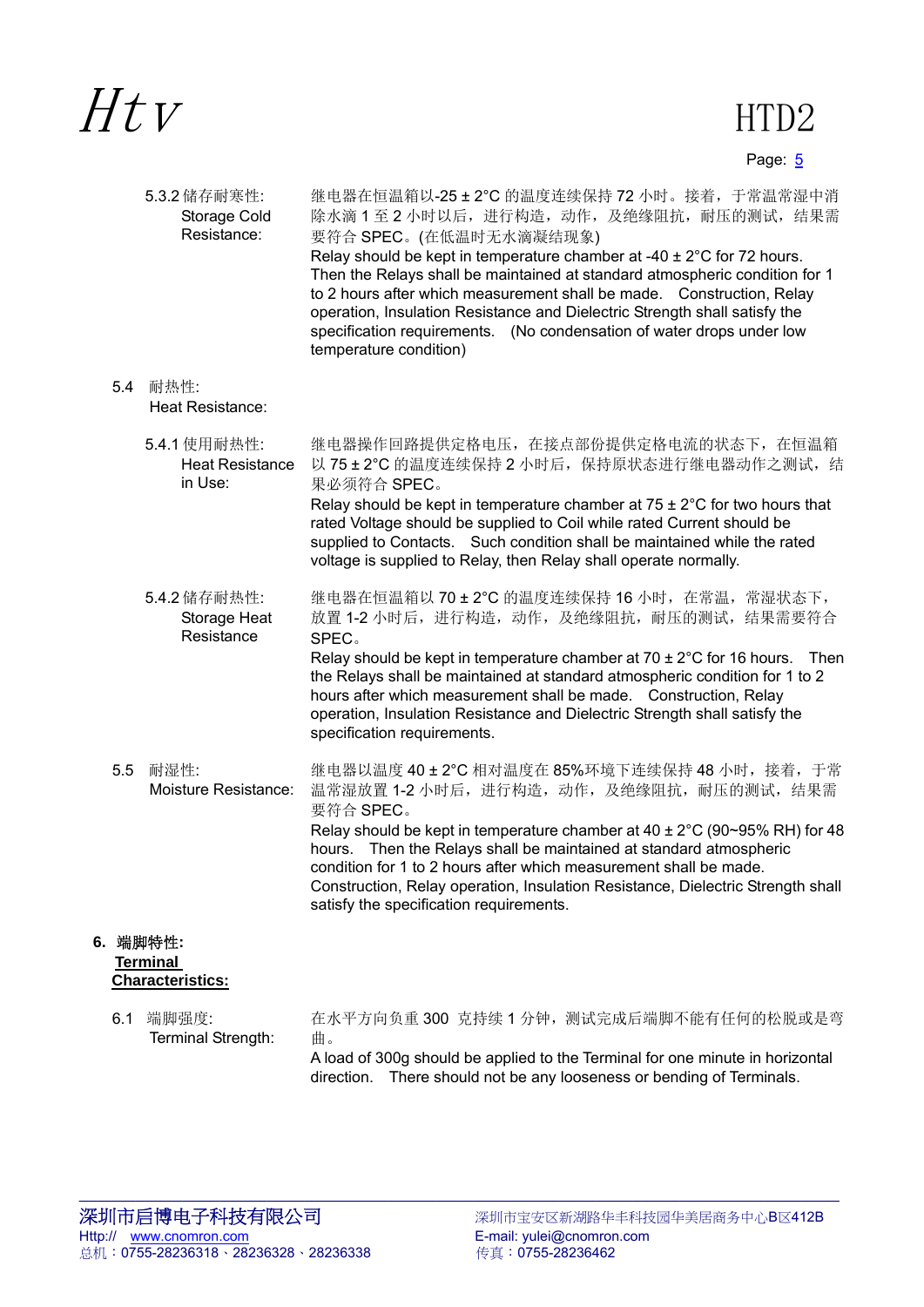### Page: 6

|        | 6.2 沾锡测试:<br>Soldering Dip Test:                    | 温度 230 ± 5°C, 时间 3 ± 0.5 秒, 浸渍端子前端 3mm, 须沾锡面积需达 90%<br>以上。                                                                                                                                                       |
|--------|-----------------------------------------------------|------------------------------------------------------------------------------------------------------------------------------------------------------------------------------------------------------------------|
|        |                                                     | The front 3 mm of Terminal should be immersed for $3 \pm 0.5$ seconds at 230 $\pm$<br>5°C. Soldered area must be minimum 90% of the soldering surface.                                                           |
|        | 6.3 沾锡耐热性:<br>Soldering Heat                        | 当端脚浸到 350℃ 的锡炉内 3 秒钟时, 继电器必须能符合所有的电气与机械规<br>格之要求, 且外观不会有改变。                                                                                                                                                      |
|        | Resistance:                                         | When the Terminal are immersed into soldering bath at 350 °C for 3 seconds,<br>the Relay shall satisfy all electrical and mechanical specifications and must<br>not have excessive change in outside appearance. |
| 7. 重量: |                                                     | 约5克                                                                                                                                                                                                              |
|        | Weight:<br>8. 抽样检查标准:<br><b>Sample Test Method:</b> | Approx.5g<br>GB2828-2000 之抽样标准中, 以一般检查水准Ⅱ级 AQL - 0.65 为依据。<br>GB2828-2000 Level - General II, AQL 0.65.                                                                                                          |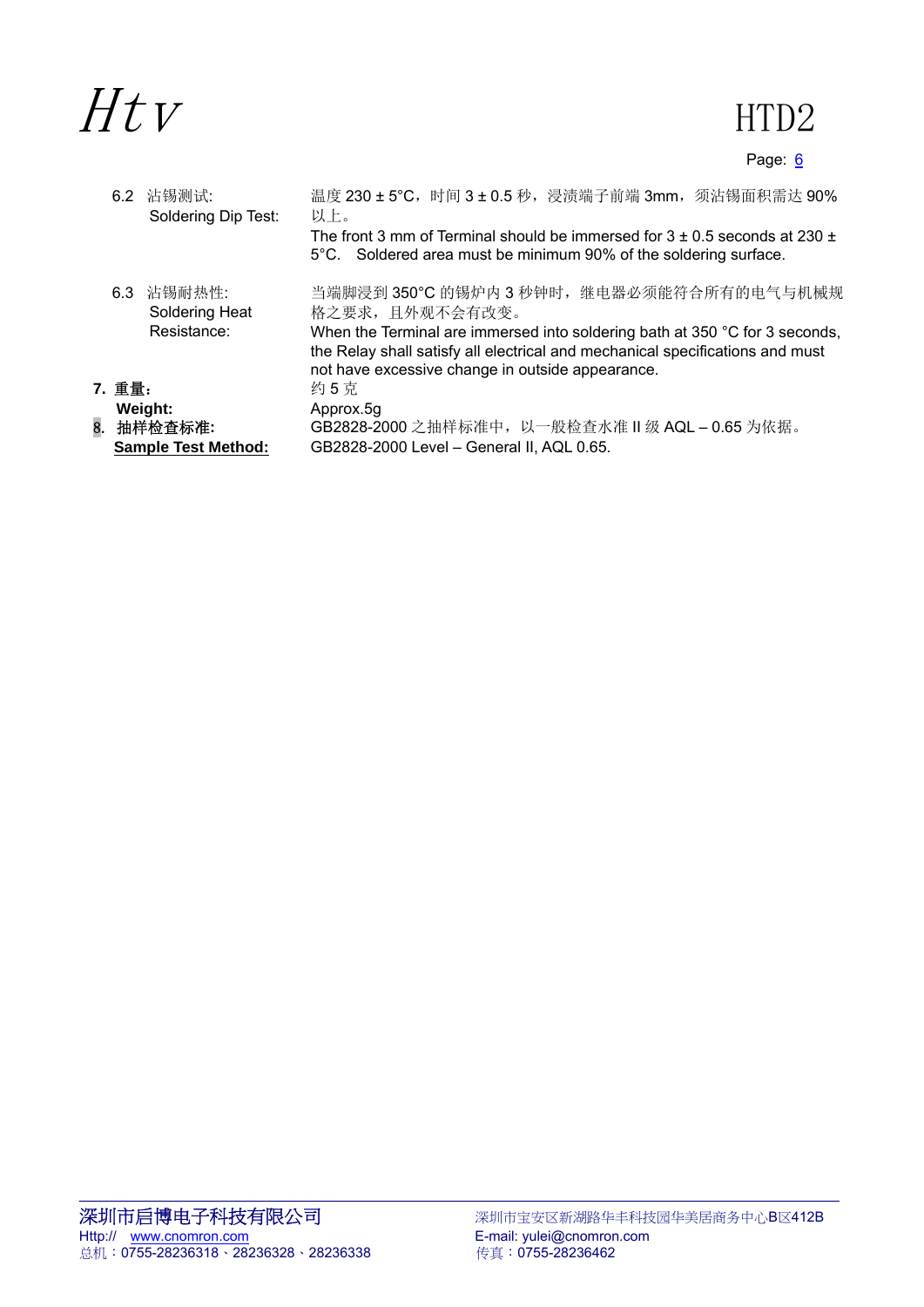## Page: 7

产品编号方式: Ordering Information:

| HTD <sub>2</sub> | -DC | 12V | $-S$ H | G |                             |         |                               |         |                                                     |
|------------------|-----|-----|--------|---|-----------------------------|---------|-------------------------------|---------|-----------------------------------------------------|
|                  |     |     |        |   | 特殊标记                        |         |                               |         | G:环保                                                |
|                  |     |     |        |   | <b>Special Request Code</b> |         |                               |         | <b>G:ROHS</b>                                       |
|                  |     |     |        |   | 安装方式                        |         |                               |         | 无:PCB                                               |
|                  |     |     |        |   | <b>Mounting Termination</b> |         |                               |         | NIL:PCB                                             |
|                  |     |     |        |   | 触点转换形式                      |         |                               |         | 无:1FormC                                            |
|                  |     |     |        |   | <b>Contact Form</b>         |         |                               |         | NIL:1FormC                                          |
|                  |     |     |        |   | 线圈功耗                        |         | $\overline{\text{E}}$ : 0.36W | H: 0.2W | D: 0.15W                                            |
|                  |     |     |        |   | Coil Power                  |         | NIL:0.36                      | H: 0.2W | D: 0.15W                                            |
|                  |     |     |        |   | 封装方式                        |         |                               |         | 无:半密封型 S:密封型                                        |
|                  |     |     |        |   | Type Of                     | Sealing |                               |         | Nil: Flow Solder Type                               |
|                  |     |     |        |   |                             |         |                               |         | <b>S:Plastic Sealed Type</b>                        |
|                  |     |     |        |   | 线圈电压                        |         |                               |         | $3V \cdot 5V \cdot 6V \cdot 9V \cdot 12V \cdot 24V$ |
|                  |     |     |        |   | Coil Voltag                 |         |                               |         | $3V \cdot 5V \cdot 6V \cdot 9V \cdot 12V \cdot 24V$ |
|                  |     |     |        |   | 线圈性质                        |         |                               |         | DC:直流                                               |
|                  |     |     |        |   | CoilType                    |         |                               |         | DC                                                  |
|                  |     |     |        |   | 产品型号                        |         |                               |         | HTD <sub>2</sub>                                    |
|                  |     |     |        |   | <b>Type</b>                 |         |                               |         | HTD <sub>2</sub>                                    |